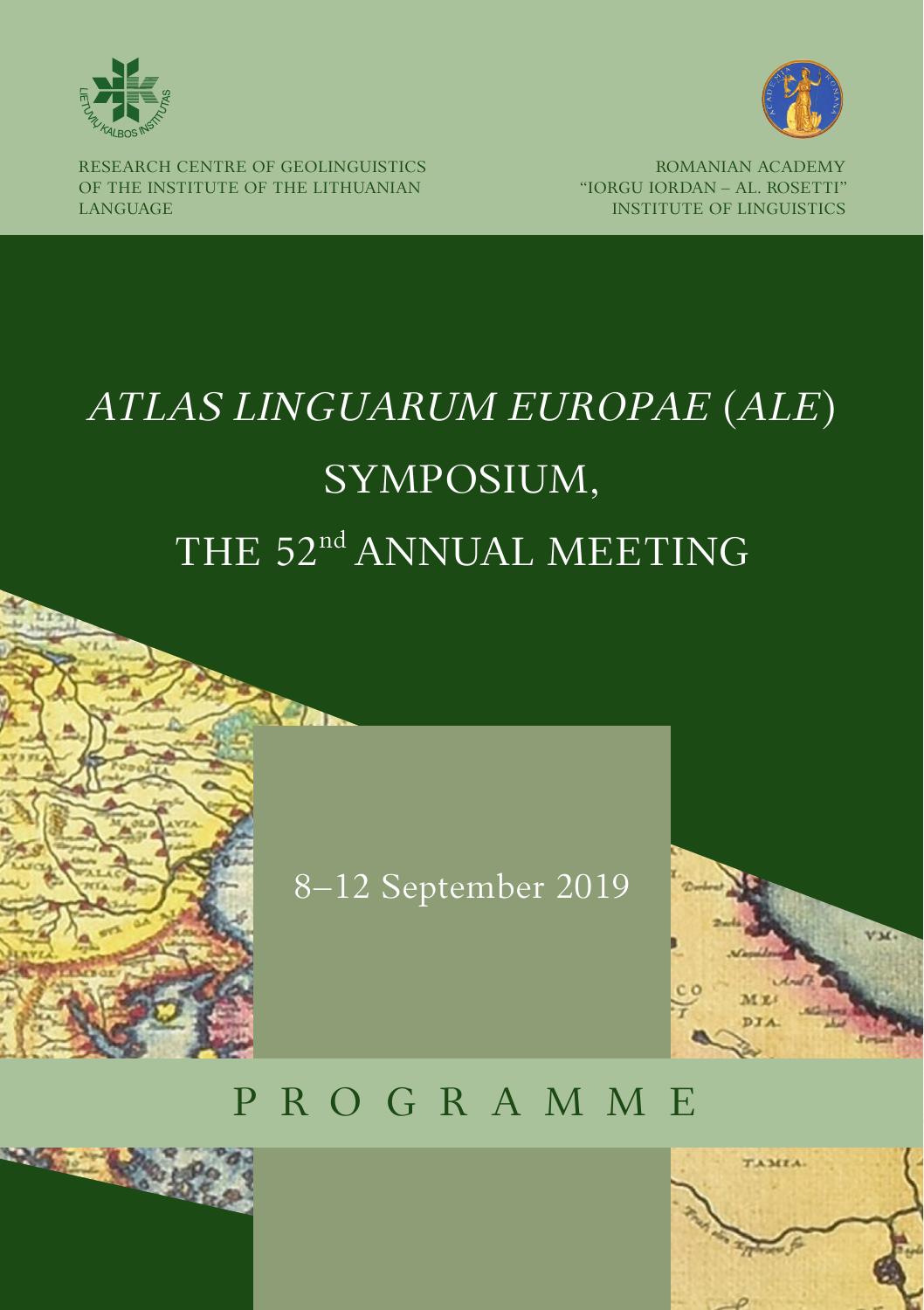V E N U E : Institute of the Lithuanian Language, P. Vileišio St. 5, LT-10308 Vilnius, Lithuania (location search: https://goo.gl/maps/dntL5zP93mn)

SYMPOSIUM SUPPORTERS AND PARTNERS:



## **C Go Vilnius**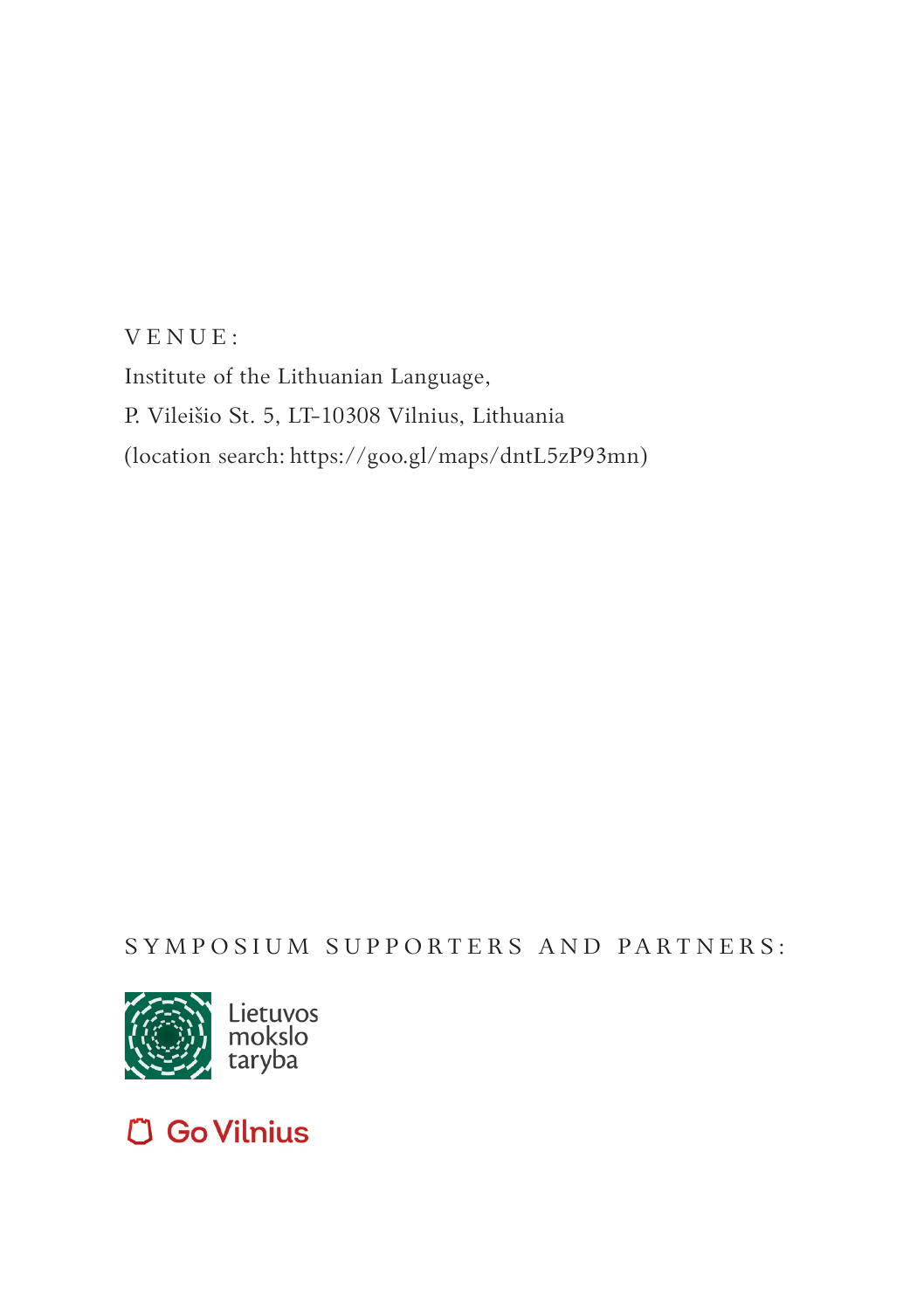### **8 September 2019, Sunday**

### ARRIVAL

### **9 September 2019, Monday**

| $8:30-9:20$     | REGISTRATION (Entry hall)                                                                                                       |
|-----------------|---------------------------------------------------------------------------------------------------------------------------------|
| $9:20-9:40$     | WELCOMING ADDRESS AND OPENING<br>SESSION (Conference hall)                                                                      |
|                 | Dr. Albina Auksoriūtė<br>Director of the Institute of the Lithuanian Language                                                   |
|                 | Prof. dr. Nicolae Saramandu<br>President of the ALE and the Symposium                                                           |
| $9:40-13:10$    | PLENARY SESSION (Conference hall)<br>Chaired by Danguolė Mikulėnienė                                                            |
| $9:40 - 11:10$  | Nicolae Saramandu Motivational Linguistics<br>according to the data provided by Atlas Linguarum<br>Europae                      |
|                 | Danguolė Mikulėnienė Traditional and New Trends<br>in Lithuanian Dialectology                                                   |
|                 | 11:10-11:40 COFFEE BREAK                                                                                                        |
| $11:40 - 13:10$ | José Enrique Gargallo Gil The linguistic atlases<br>of the Catalan-speaking area within the context of the<br>Romance languages |

**Manuela Nevaci** *A linguistic geography analysis on Balkan-Romance Linguistic Convergences in Romanian Dialects*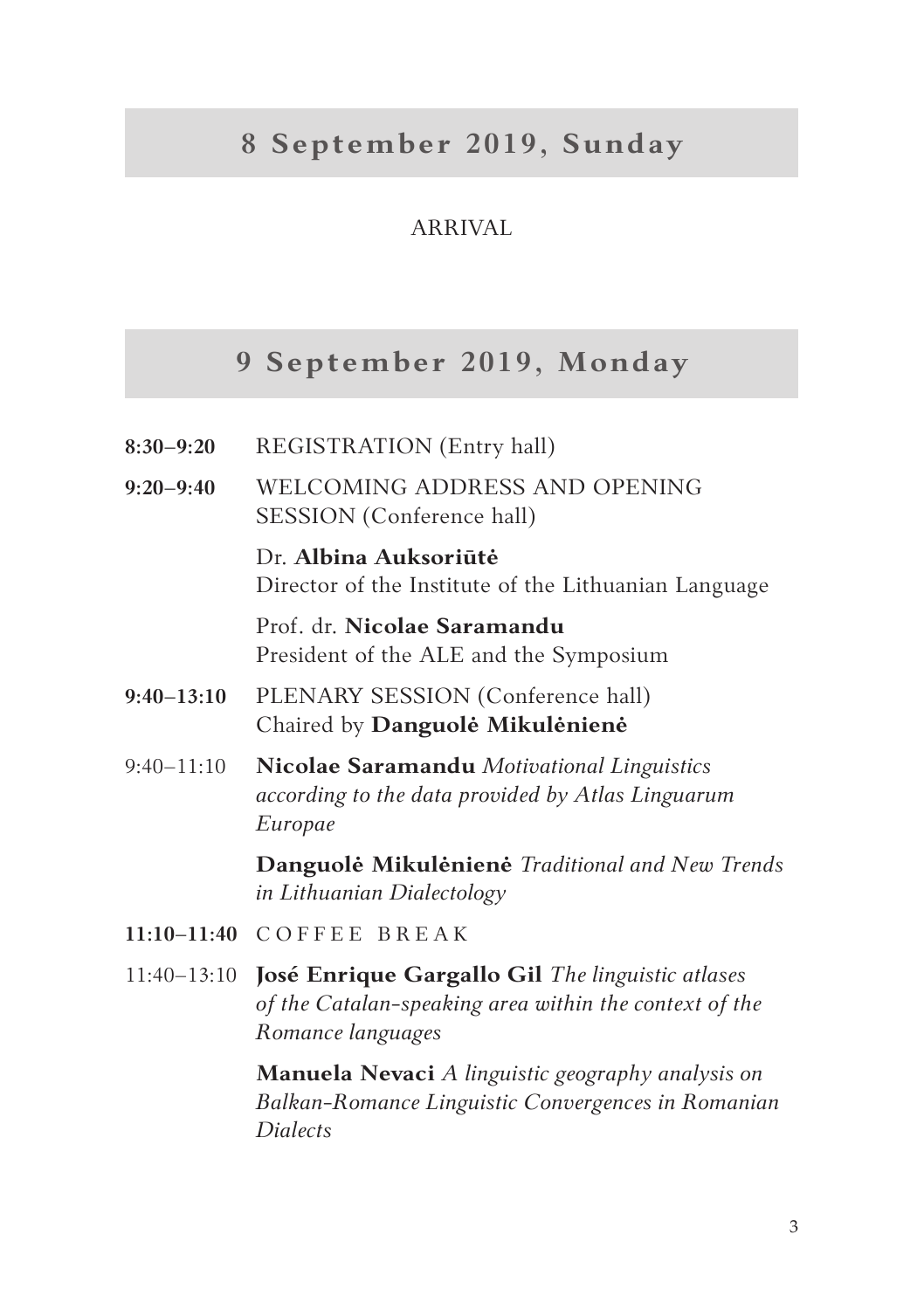- **13:10–14:30** L U N C H for registered participants ("Bacchus", Antakalnio St. 4A, Vilnius)
- **14:30–18:15** WORKING SESSION I (Conference hall) Chaired by **Manuela Nevaci**
- 14:30–14:50 **Anna Stafecka** *Review on the investigation of the Baltic dialects: similarities and differences in Latvia and Lithuania*
- 14:50-15:10 **Jurgita Jaroslavienė** *Actualities and Challenges of Instrumental Sound Research in Contemporary Baltic Languages*
- 15:10–15:30 **Agnė Čepaitienė** *Dialectometric Research on Lithuanian Dialects*
- 15:30–16:15 Lecture on notions: **Vilja Oja** 294 *egg* (preliminary version)
- **16:15–16:45** C O F F E E B R E A K
- 16:45–17:30 Lecture on notions: **Luchia Antonova-Vasileva**, **Anna Kocheva**, **Iliyana Garavalova** 069 *seigle* (final version)
- 17:30–18:15 Lecture on notions: **Natalja Donadze** 082 *plantain* (final version)
- 18:15 **Guided tour around "The Lithuanian Hearth" and opening dinner for registered participants**  (Institute of the Lithuanian Language, P. Vileišio St. 5, Vilnius)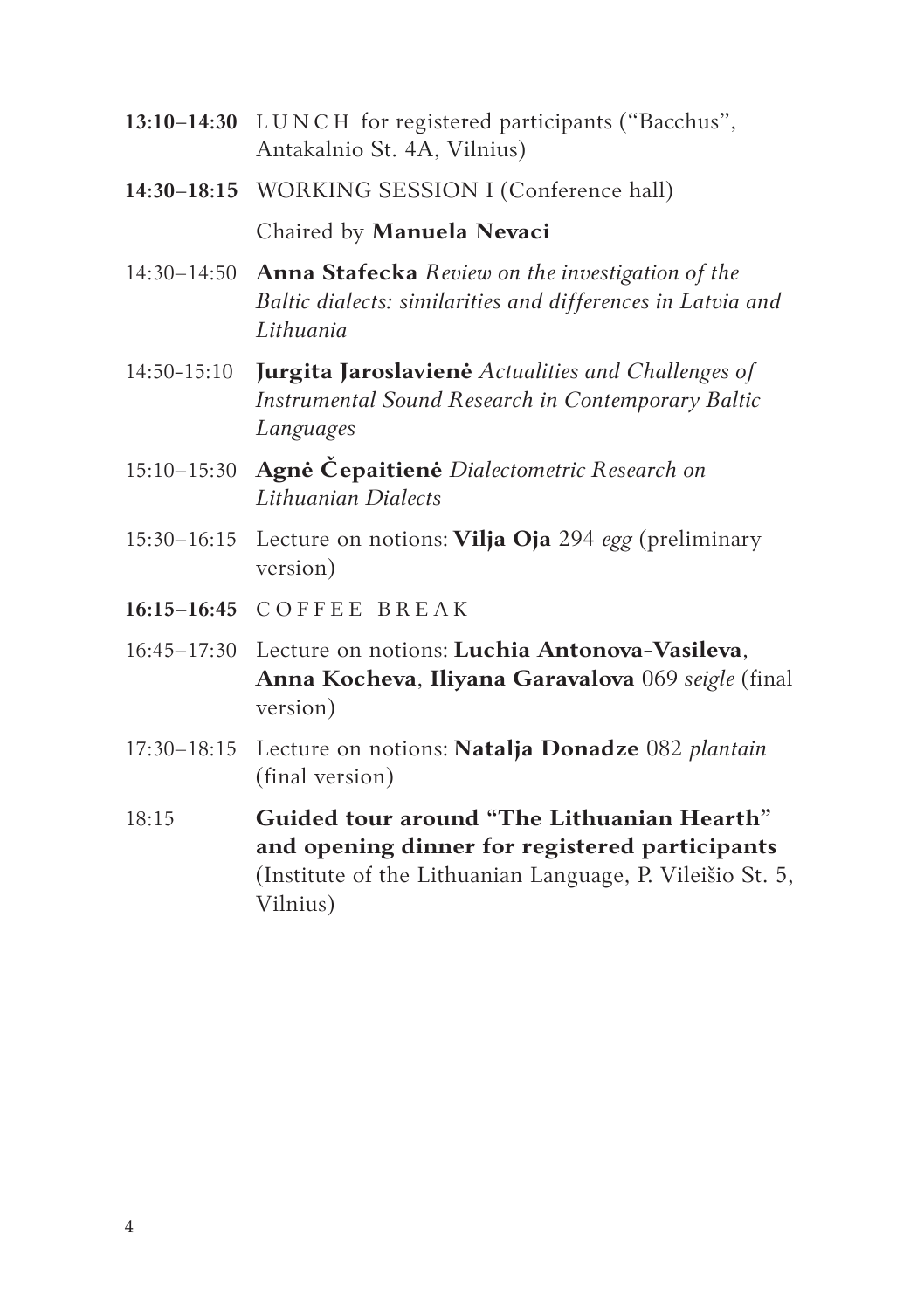# **10 September 2019, Tuesday**

| $9:00 - 12:30$  | WORKING SESSION II (Conference hall)                                                                                                                                                                  |
|-----------------|-------------------------------------------------------------------------------------------------------------------------------------------------------------------------------------------------------|
|                 | Chaired by Nicolae Saramandu                                                                                                                                                                          |
| $9:00 - 9:45$   | Silviu Bejinariu Information Management Framework<br>for the European Linguistic Atlas                                                                                                                |
| $9:45 - 10:30$  | Milena Šipková Mutual interconnection of three main<br>projects of Czech dialectology: Dictionary of Czech<br>Dialects, Czech Linguistic Atlas and Dictionary of<br>Anoikonyms in Moravia and Silesia |
| $10:30 - 11:00$ | COFFEE BREAK                                                                                                                                                                                          |
| $11:00 - 11:45$ | Lecture on notions: Anna Westerberg, Fernando<br>Brissos 012 il vente (preliminary version)                                                                                                           |
| $11:45 - 12:30$ | Lecture on notions: Vittorio D'Aquila, Claudio<br>Bartoleschi 070 froment (current stage of work)                                                                                                     |
| $12:30 - 14:00$ | LUNCH for registered participants ("Bacchus",<br>Antakalnio St. 4A, Vilnius)                                                                                                                          |
| $14:00 - 18:30$ | WORKING SESSION III (Conference hall)                                                                                                                                                                 |
|                 | Chaired by Irina Floarea                                                                                                                                                                              |
| $14:00 - 14:30$ | Gjovalin Shkurtaj Les dénominations euphémistiques<br>et astronomiques populaires dans les cartes de l'Atlas<br>Dialectologique de la Langue Albanaise (ADGJSH)                                       |
| $14:30 - 15:30$ | Lecture on notions: Rozalia Colciar, Veronica Ana<br>Vlasin 041 tronc (preliminary version)                                                                                                           |
| $15:30 - 16:00$ | <b>COFFEE BREAK</b>                                                                                                                                                                                   |
| $16:00 - 17:00$ | Lecture on notions: Manuela Nevaci, Irina Floarea,<br>Federica Cugno 418 berceau (preliminary version)                                                                                                |
| $17:00 - 18:00$ | Lecture on notions: David Clement, Iwan Wmffre<br>299 jars (final version)                                                                                                                            |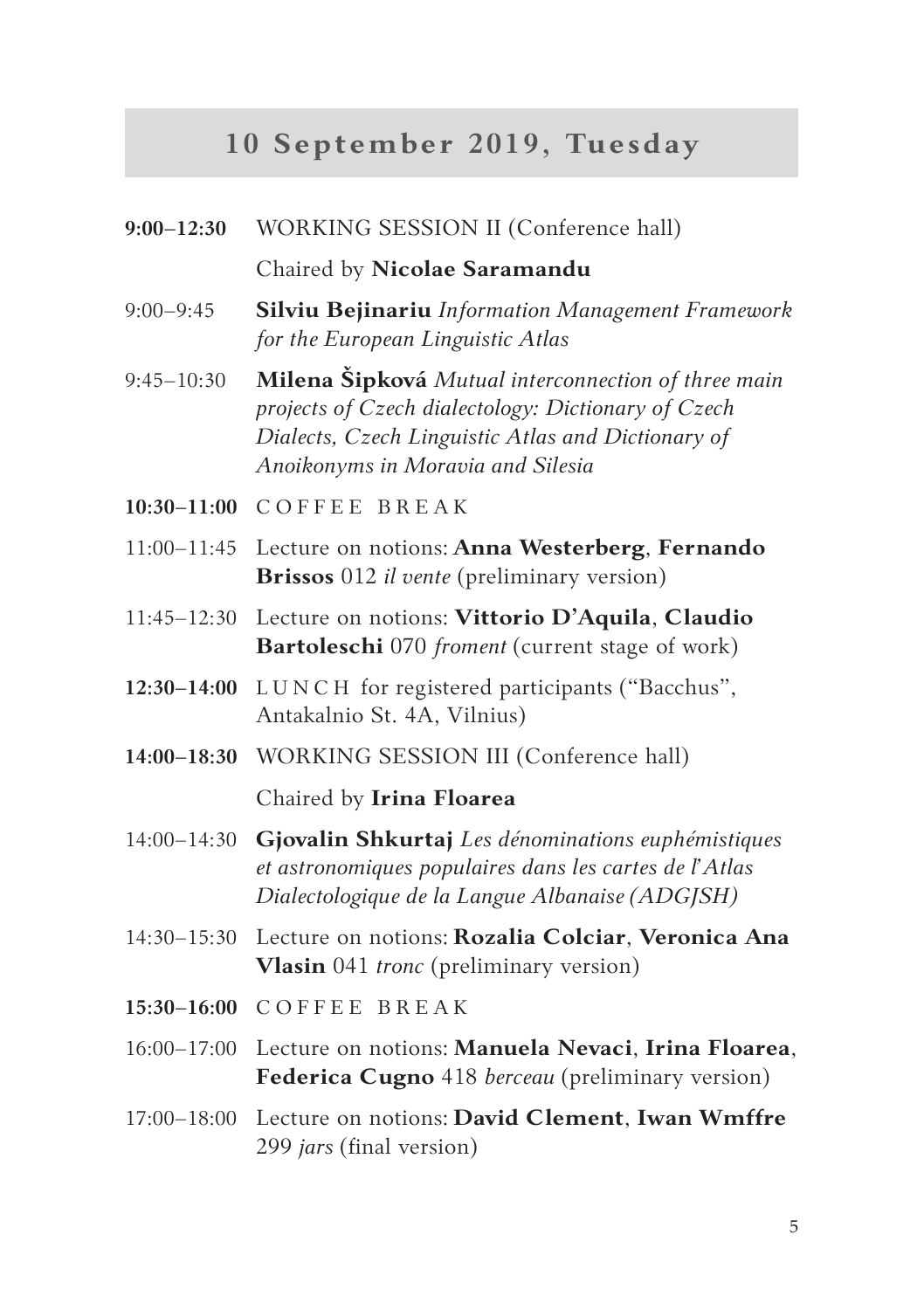# **11 September 2019, Wednesday**

| $9:00 - 12:00$  | WORKING SESSION IV (Conference hall)                                                                                                                                    |
|-----------------|-------------------------------------------------------------------------------------------------------------------------------------------------------------------------|
|                 | Chaired by Daiva Aliūkaitė                                                                                                                                              |
| $9:00 - 9:20$   | Daiva Aliūkaitė The Narrative of a Naïve Estimator<br>from the Perspective of Perceptual Dialectology                                                                   |
| $9:20 - 9:40$   | Rima Bakšienė Tendencies and Problems of<br>Instrumental Analysis of Sounds in Lithuanian<br>Dialectology                                                               |
| $9:40 - 10:00$  | Dalia Kiseliūnaitė Heritage of Extinct Baltic<br>Languages and Endangered Dialects in Lithuanian<br>Ethnolinguistic Consciousness                                       |
| $10:00 - 10:20$ | <b>COFFEE BREAK</b>                                                                                                                                                     |
| $10:20 - 10:40$ | Violeta Meiliūnaitė From Traditional Dialectology to<br>Geolinguistics: Monitoring of the Dialectal Network                                                             |
| $10:40 - 11:00$ | Nijolė Tuomienė Regionale Sprachkontakte:<br>Ausleihmechanismus                                                                                                         |
| $11:00 - 11:20$ | Laura Geržotaitė Attitude Towards the Standard<br>Lithuanian of Gymnasium Students Living in the<br>Linguistic Standard Area                                            |
| 11:20-11:40     | Asta Leskauskaitė The Horizon of the Morphology<br>Research of the Lithuanian Dialects: Tradition and<br>Perspectives                                                   |
| 11:40-12:00     | Daiva Kardelytė-Grinevičienė Cognitive Approach<br>in Lithuanian Dialectology                                                                                           |
| $12:00 - 13:00$ | Varia. Next meeting                                                                                                                                                     |
| 13:00           | LUNCH ("Grey", Pilies St. 2, Vilnius) and<br>EXCURSION (start will be near the Vilnius<br>Cathedral Bell Tower, Katedros Sq. 2, Vilnius)<br>for registered participants |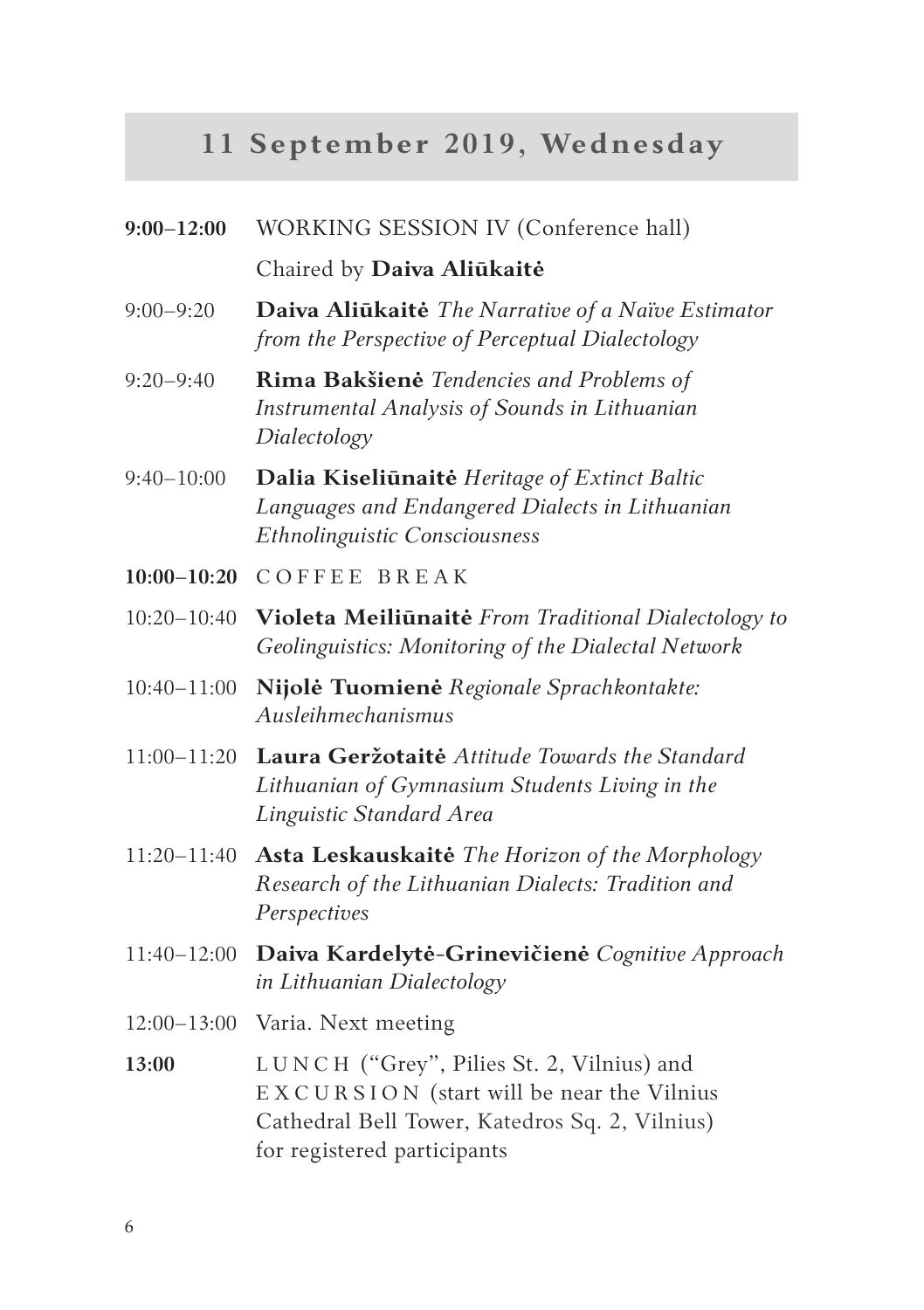### **12 July 2018, Thursday**

#### **DEPARTURE**

#### SCIENTIFIC COMMITTEE

Prof. Dr. h.C. Nicolae Saramandu, Romanian Academy "Iorgu Iordan – Al. Rosetti" Institute of Linguistics, University of Bucharest

Prof. habil. Dr. Danguolė Mikulėnienė, Institute of the Lithuanian Language

 Prof. habil. Dr. Manuela Nevaci, Romanian Academy "Iorgu Iordan – Al. Rosetti" Institute of Linguistics, University of Bucharest

Prof. Dr. Luchia Antonova-Vasileva, Bulgarian Academy of Sciences, Institute for Bulgarian Language

Dr. Libuše Čižmárová, Institute of the Czech Language of the Academy of Sciences

Prof. Dr. Federica Cugno, University of Torino

Prof. Dr. Natalja Donadze, Russian Academy of Sciences, Institute of Linguistics

Prof. Dr. Dunja Brozović, University of Zadar

Prof. Dr. Manuel González González, Humanitarian Research Centre of Ramón Piñeiro of Santiago de Compostela university

Prof. Dr. José Enrique Gargallo Gil, University of Barcelona

Prof. Dr. Pilar García Mouton, Institute of Language, Literature and Antropology of National Research Council of Spain